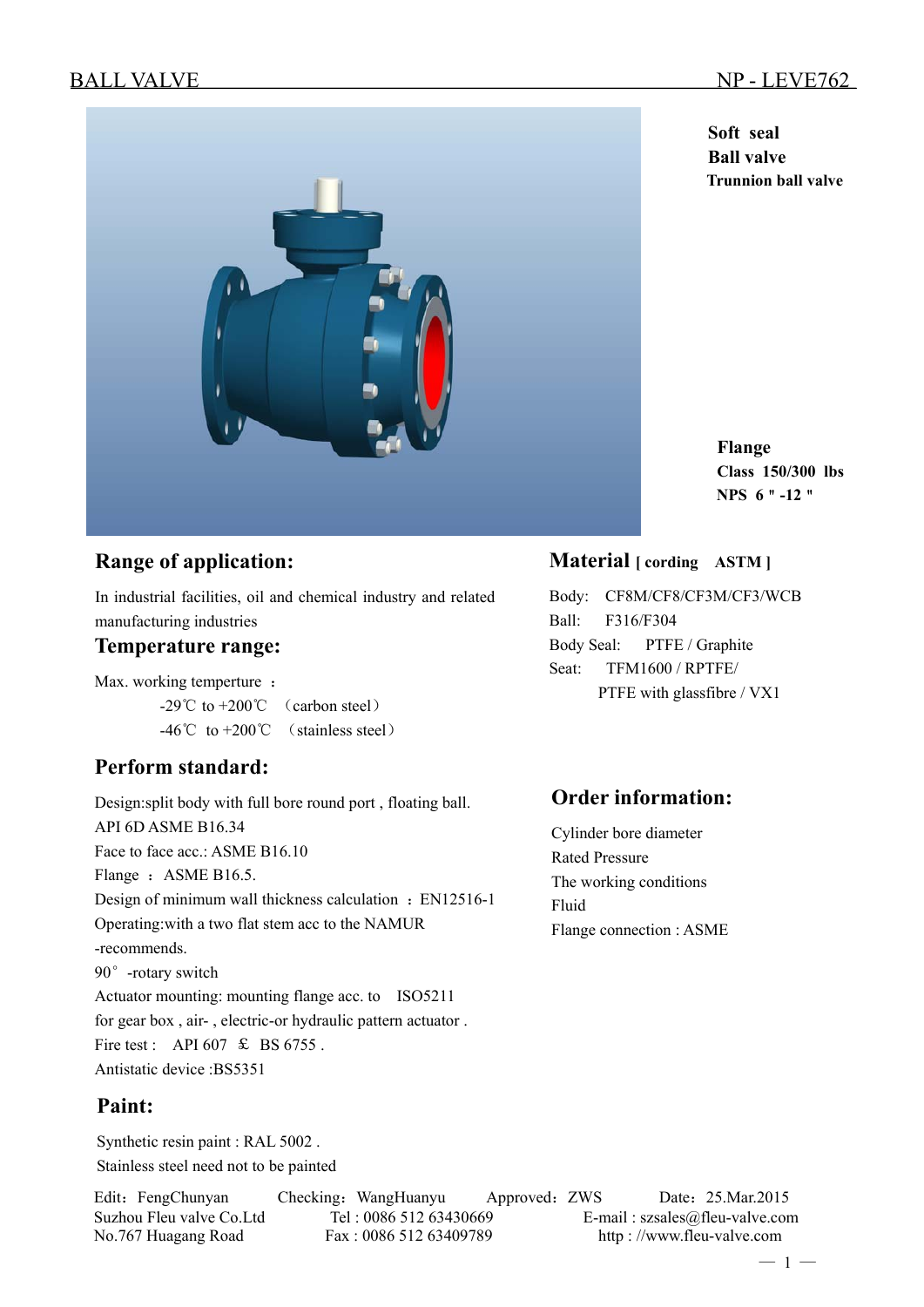| FIG.    | <b>Class</b> | <b>Material</b> | <b>RANGE</b> |
|---------|--------------|-----------------|--------------|
| 131.762 | 150LB        | WCB             | $6'' - 12''$ |
| 132.762 | 300LB        | WCB             | $6'' - 12''$ |
| 151.762 | 150LB        | CF8M            | $6'' - 12''$ |
| 152.762 | 300LB        | CF8M            | $6'' - 12''$ |



Ball valve with full bore and Flange .

#### **Material list**

| NO.                     | Part                  | <b>Material</b>                              |                                              |  |  |  |
|-------------------------|-----------------------|----------------------------------------------|----------------------------------------------|--|--|--|
|                         |                       | FIG. 151.762 / 152.762                       | FIG. 131.762 / 132.762                       |  |  |  |
| $\mathbf{1}$            | Adapter               | CF8M / CF8 / CF3M / CF3                      | <b>WCB</b>                                   |  |  |  |
| $\mathbf{3}$            | <b>Bolts</b>          | B <sub>8</sub> M                             | B7                                           |  |  |  |
| $\overline{\mathbf{4}}$ | <b>Body Seal</b>      | Graphite                                     | Graphite                                     |  |  |  |
| 5                       | Body                  | CF8M / CF8 / CF3M / CF3                      | <b>WCB</b>                                   |  |  |  |
| 6                       | Ball                  | F316                                         | F304                                         |  |  |  |
| $7\phantom{.0}$         | Trust bearing         | 316+PTFE+MoS2                                | 304+PTFE+MoS2                                |  |  |  |
| 8                       | Gasket                | <b>PTFE</b>                                  | <b>PTFE</b>                                  |  |  |  |
| 9                       | <b>Bracket</b><br>316 |                                              | 304                                          |  |  |  |
| 10                      | Seat                  | TFM1600 / RPTFE / PTFE with glassfibre / VX1 | TFM1600 / RPTFE / PTFE with glassfibre / VX1 |  |  |  |
| 11                      | Support plate         | 316                                          | 304                                          |  |  |  |
| 21                      | Body seal             | <b>PTFE</b>                                  | <b>PTFE</b>                                  |  |  |  |

Edit: FengChunyan Checking: WangHuanyu Approved: ZWS Date: 25.Mar.2015 Suzhou Fleu valve Co.Ltd Tel : 0086 512 63430669 E-mail : szsales@fleu-valve.com<br>No.767 Huagang Road Fax : 0086 512 63409789 http : //www.fleu-valve.com

http : //www.fleu-valve.com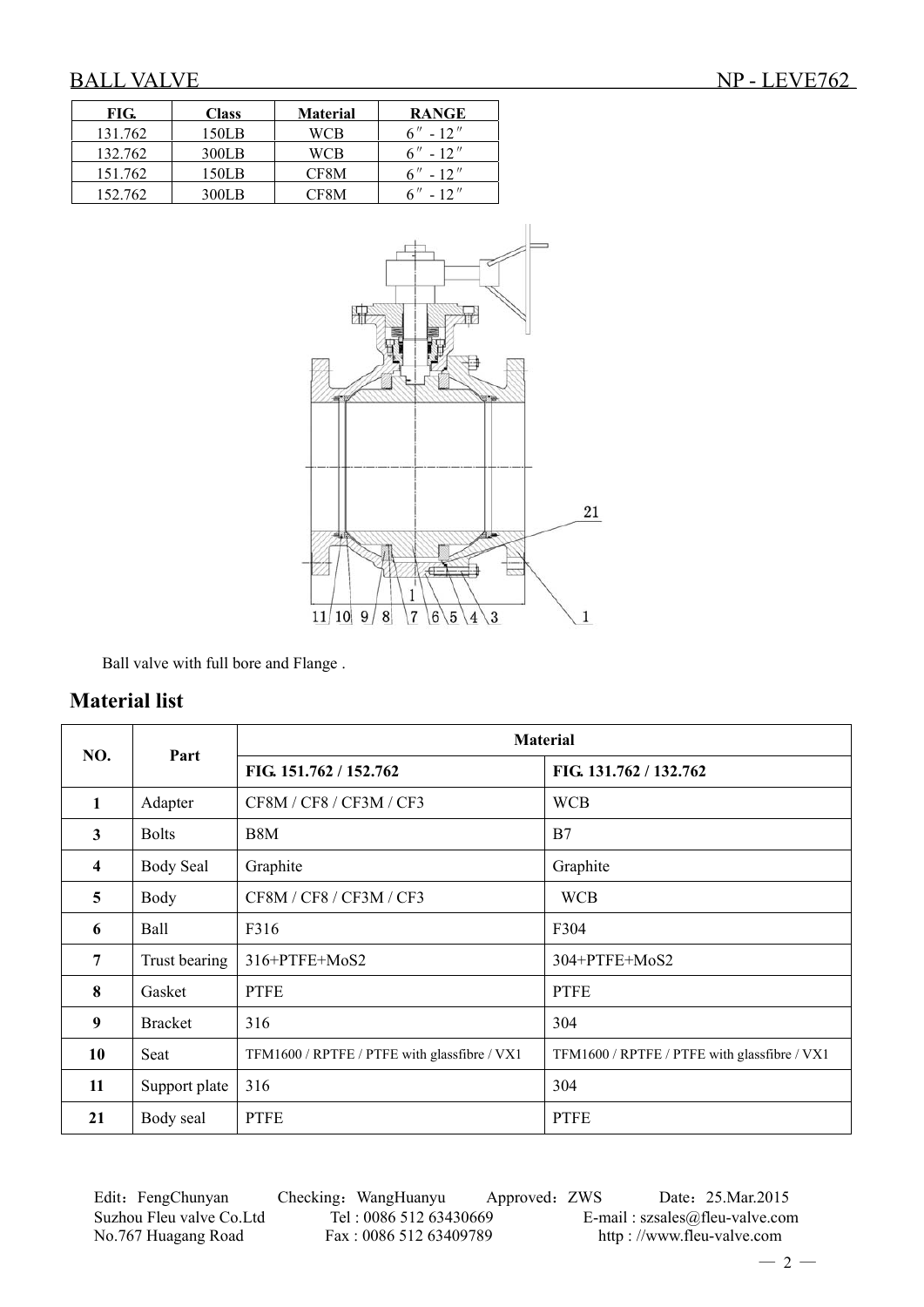## **Stopfbuchs-Varianten**

 **VGS PTFE + GRAPHITE + SPRING**  (**TA AIR + FIRE SAFE**)



## **Material list**

| NO. | Part              | <b>Material</b>        |                        |  |  |
|-----|-------------------|------------------------|------------------------|--|--|
|     |                   | FIG. 151.762 / 152.762 | FIG. 131.762 / 132.762 |  |  |
| 13  | $O - Ring$        | <b>VITON</b>           | <b>VITON</b>           |  |  |
| 14  | O - Ring          | <b>VITON</b>           | <b>VITON</b>           |  |  |
| 15  | Packing-box       | 316                    | A105+ENP               |  |  |
| 16  | <b>Bolts</b>      | B <sub>8</sub> M       | B7                     |  |  |
| 17  | Metal-ring        | 316                    | 304                    |  |  |
| 18  | <b>Bolts</b>      | B8M                    | B7                     |  |  |
| 19  | Gland             | 316                    | A105                   |  |  |
| 20  | <b>Stem</b>       | 17-4PH                 | 17-4PH                 |  |  |
| 21  | Key               | 45                     | 45                     |  |  |
| 23  | Body seal         | <b>PTFE</b>            | <b>PTFE</b>            |  |  |
| 24  | Body seal         | Graphite               | Graphite               |  |  |
| 25  | Gasket            | <b>PTFE</b>            | <b>PTFE</b>            |  |  |
| 26  | Gasket            | Graphite               | Graphite               |  |  |
| 27  | Packing           | <b>PTFE</b>            | <b>PTFE</b>            |  |  |
| 28  | Gasket            | 316                    | 316                    |  |  |
| 29  | Packing           | Graphite               | Graphite               |  |  |
| 30  | Belleville spring | 17-7PH                 | 17-7PH                 |  |  |
| 31  | Trust bearing     | 316+PTFE+MoS2          | 304+PTFE+MoS2          |  |  |

Edit: FengChunyan Checking: WangHuanyu Approved: ZWS Date: 25.Mar.2015 Suzhou Fleu valve Co.Ltd Tel : 0086 512 63430669 E-mail : szsales@fleu-valve.com<br>No.767 Huagang Road Fax : 0086 512 63409789 http : //www.fleu-valve.com

http : //www.fleu-valve.com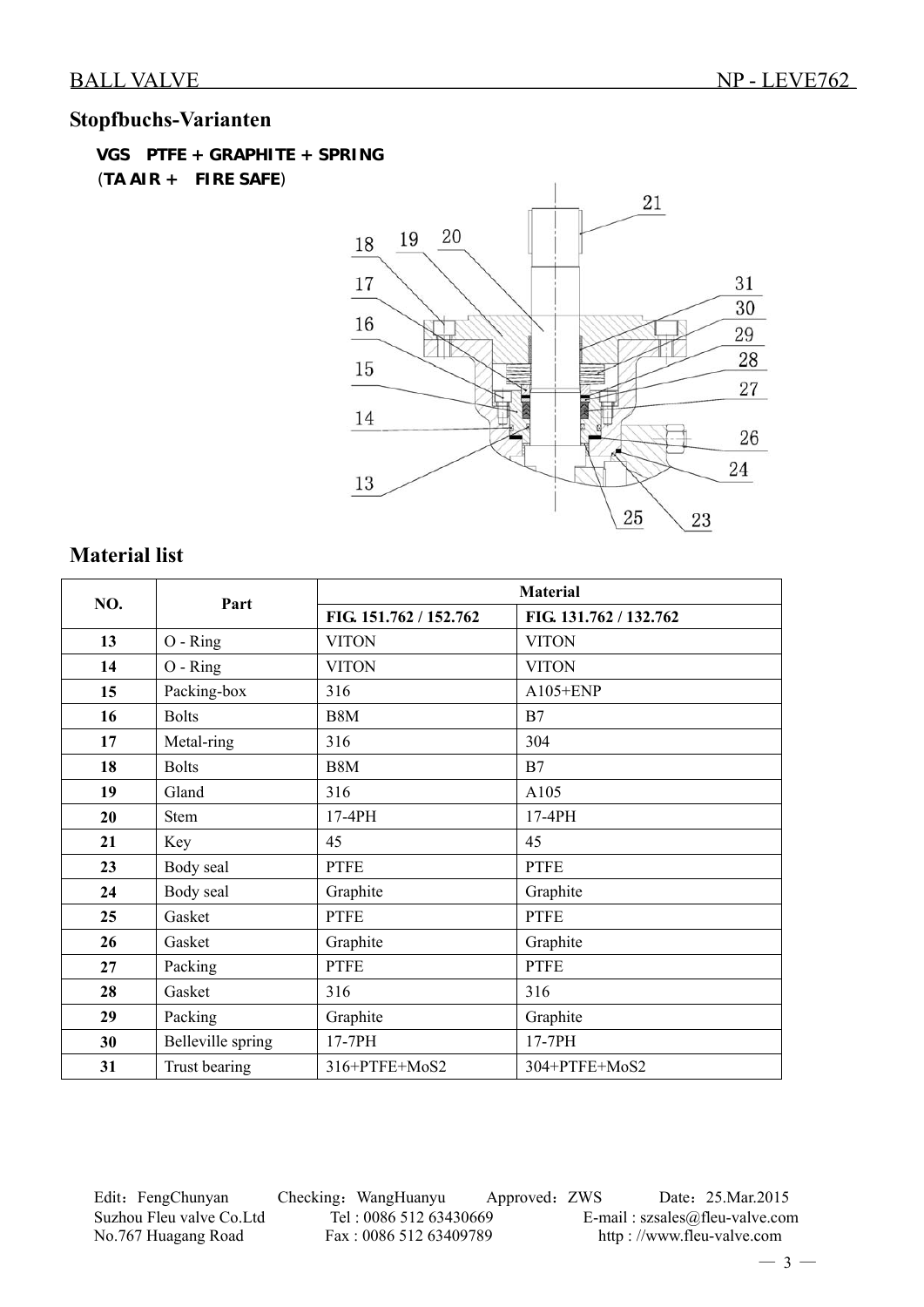

Ball valve with full bore and Flange . Flange end: API 6D ASME B16.34 ; Face to face: ASME B16.10 .

| <b>Class</b>   | <b>Size</b> | dL  | L   | L1         | Н   | D   | b    | K     | $n-d2$      | $D4 \times f$  | Weight |
|----------------|-------------|-----|-----|------------|-----|-----|------|-------|-------------|----------------|--------|
|                | 6"          | 150 | 394 | 175        | 256 | 279 | 25.4 | 241.3 | $8-\Phi$ 22 | $\Phi$ 216×1.6 |        |
|                | 8"          | 200 | 457 | <b>200</b> | 315 | 343 | 28.5 | 298.5 | $8-\Phi$ 22 | $\Phi$ 270×1.6 |        |
| 150 lbs        | 10"         | 250 | 533 | 225        | 316 | 406 | 31   | 362   | $12 - 025$  | $\Phi$ 324×1.6 |        |
|                | 12"         | 300 | 610 | 240        | 383 | 483 | 32   | 432   | $12 - 025$  | $\Phi$ 381×1.6 |        |
|                | 6"          | 150 | 403 | 175        | 256 | 318 | 36.6 | 269.7 | $12 - 022$  | $\Phi$ 216×1.6 |        |
|                | 8"          | 200 | 502 | <b>200</b> | 315 | 381 | 41.2 | 330.2 | $12 - 025$  | $\Phi$ 270×1.6 |        |
| <b>300 lbs</b> | 10"         | 250 | 568 | 225        | 316 | 445 | 48   | 387.5 | $12 - 029$  | $\Phi$ 324×1.6 |        |
|                | 12"         | 300 | 648 | 240        | 383 | 521 | 51   | 451   | $16 - 032$  | $\Phi$ 381×1.6 |        |

 **Dimension List** 

## **Dimension List**





Edit: FengChunyan Checking: WangHuanyu Approved: ZWS Date: 25.Mar.2015 Suzhou Fleu valve Co.Ltd Tel : 0086 512 63430669 E-mail : szsales@fleu-valve.com<br>No.767 Huagang Road Fax : 0086 512 63409789 http : //www.fleu-valve.com No.767 Huagang Road Fax : 0086 512 63409789 http : //www.fleu-valve.com

**NPS ΦF ΦG ΦH L O N Q ΦR S M P T**

10" | 165 | M20 | 130 | 172 | 90 | 82 | 12 | 50 | 3 | 58 | 70 | 3 12" | 254 | M16 | 200 | 172 | 90 | 82 | 14 | 55 | 5 | 69 | 70 | 3

6" | 140 | M16 | 100 | 61 | 39.8 | 21.2 | 20 | 36 | 3 8" | 125 | M12 | 85 | 61 | 39.8 | 21.2 | 27 | 50 | 3